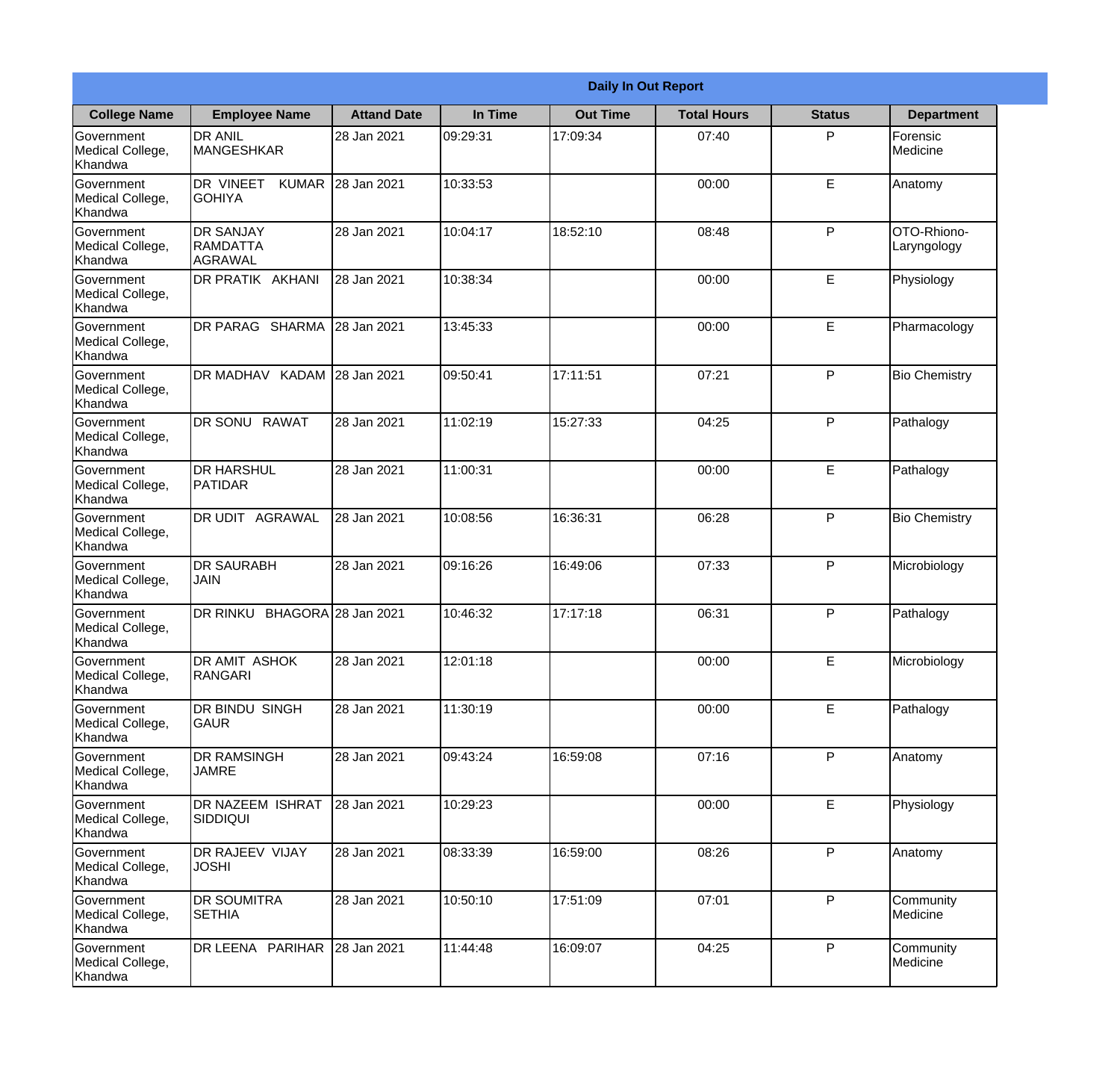| <b>Designation</b>                  | <b>Category</b>     |
|-------------------------------------|---------------------|
| Assistant Professor                 | Para Clinical       |
| Professor                           | <b>Non Clinical</b> |
| Professor                           | Clinical            |
| <b>Assistant Professor</b>          | Non Clinical        |
| Professor                           | Para Clinical       |
| Assistant Professor   Non Clinical  |                     |
| Demonstrator/Tutor   Para Clinical  |                     |
| Assistant Professor   Para Clinical |                     |
| Associate Professor Non Clinical    |                     |
| Associate Professor Para Clinical   |                     |
| Assistant Professor                 | Para Clinical       |
| Professor                           | Para Clinical       |
| Associate Professor Para Clinical   |                     |
| Demonstrator/Tutor   Non Clinical   |                     |
| Professor                           | <b>Non Clinical</b> |
| Assistant Professor                 | Non Clinical        |
| <b>Assistant Professor</b>          | Para Clinical       |
| <b>Assistant Professor</b>          | Para Clinical       |

## **Daily In Out Report**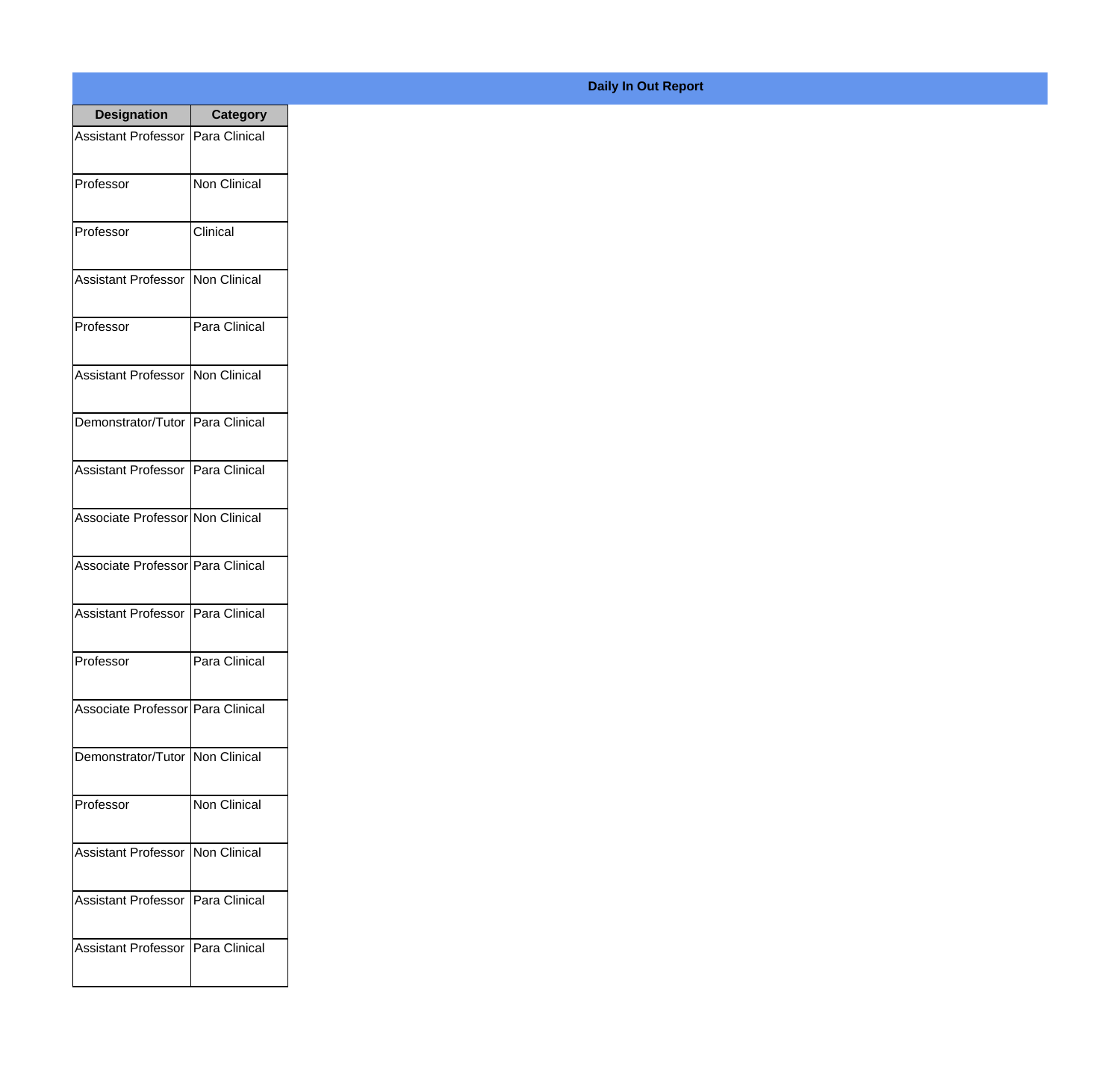|                                                  | <b>Daily In Out Report</b>                      |             |          |          |       |   |                        |  |
|--------------------------------------------------|-------------------------------------------------|-------------|----------|----------|-------|---|------------------------|--|
| Government<br>Medical College,<br>Khandwa        | <b>MR PIYUSH KUMAR</b><br><b>MISHRA</b>         | 28 Jan 2021 | 11:23:16 | 18:28:12 | 07:05 | P | Community<br>Medicine  |  |
| Government<br>Medical College,<br>Khandwa        | DR SACHIN PARMAR 28 Jan 2021                    |             | 10:27:20 | 17:51:17 | 07:24 | P | Community<br>Medicine  |  |
| <b>Government</b><br>Medical College,<br>Khandwa | DR PRAMILA VERMA 28 Jan 2021                    |             | 11:46:39 | 18:41:12 | 06:55 | P | Paediatrics            |  |
| <b>Government</b><br>Medical College,<br>Khandwa | <b>DR MANOJ BALKE</b>                           | 28 Jan 2021 | 09:29:25 | 17:03:34 | 07:34 | P | Ophthalmology          |  |
| <b>Government</b><br>Medical College,<br>Khandwa | <b>DR GARIMA</b><br>AGRAWAL<br>VARSHNEY         | 28 Jan 2021 | 09:57:45 |          | 00:00 | E | Paediatrics            |  |
| Government<br>Medical College,<br><b>Khandwa</b> | <b>DR SIDDHARTH</b><br><b>BANODE</b>            | 28 Jan 2021 | 09:18:33 | 16:33:23 | 07:15 | P | Pharmacology           |  |
| Government<br>Medical College,<br>Khandwa        | <b>DR PRIYA KAPOOR</b><br>KAPOOR                | 28 Jan 2021 | 10:18:44 | 16:42:42 | 06:24 | P | Pathalogy              |  |
| Government<br>Medical College,<br>Khandwa        | <b>DR SAPNA</b><br><b>MAHESHRAM</b>             | 28 Jan 2021 | 10:09:09 | 17:00:09 | 06:51 | P | Community<br>Medicine  |  |
| Government<br>Medical College,<br>Khandwa        | <b>DR SEEMA</b><br><b>SUDHAKARRAO</b><br>ISUTAY | 28 Jan 2021 | 10:46:57 | 16:33:32 | 05:47 | P | Forensic<br>Medicine   |  |
| <b>Government</b><br>Medical College,<br>Khandwa | <b>DR AJAY</b><br><b>NARWARIYA</b>              | 28 Jan 2021 | 11:22:12 |          | 00:00 | E | Microbiology           |  |
| Government<br>Medical College,<br>Khandwa        | <b>DR RAKESH SINGH</b><br><b>HAZARI</b>         | 28 Jan 2021 | 16:51:51 |          | 00:00 | E | Pathalogy              |  |
| Government<br>Medical College,<br>Khandwa        | <b>DR NISHA</b><br><b>KAITHWAS</b>              | 28 Jan 2021 | 10:17:54 | 10:18:07 | 00:01 | P | Psychiatry             |  |
| Government<br>Medical College,<br>Khandwa        | <b>DR NISHA</b><br><b>KAITHWAS</b>              | 28 Jan 2021 | 13:30:47 |          | 00:01 | P | Psychiatry             |  |
| Government<br>Medical College,<br>Khandwa        | DR SHAIKH M.KHALIQ 28 Jan 2021                  |             | 14:10:25 |          | 00:00 | E | <b>Bio Chemistry</b>   |  |
| Government<br>Medical College,<br>Khandwa        | <b>DR RAJU</b>                                  | 28 Jan 2021 | 09:37:08 | 17:15:05 | 07:38 | P | Forensic<br>Medicine   |  |
| Government<br>Medical College,<br>Khandwa        | DR AJAY GANGJI                                  | 28 Jan 2021 | 11:52:38 |          | 00:00 | E | <b>General Surgery</b> |  |
| Government<br>Medical College,<br>Khandwa        | <b>DR SITARAM</b><br>SOLANKI                    | 28 Jan 2021 | 11:17:15 | 17:03:45 | 05:46 | P | Forensic<br>Medicine   |  |
| Government<br>Medical College,<br>Khandwa        | <b>DR ASHOK</b><br><b>BHAUSAHEB NAJAN</b>       | 28 Jan 2021 | 10:16:05 | 17:09:41 | 06:53 | P | Forensic<br>Medicine   |  |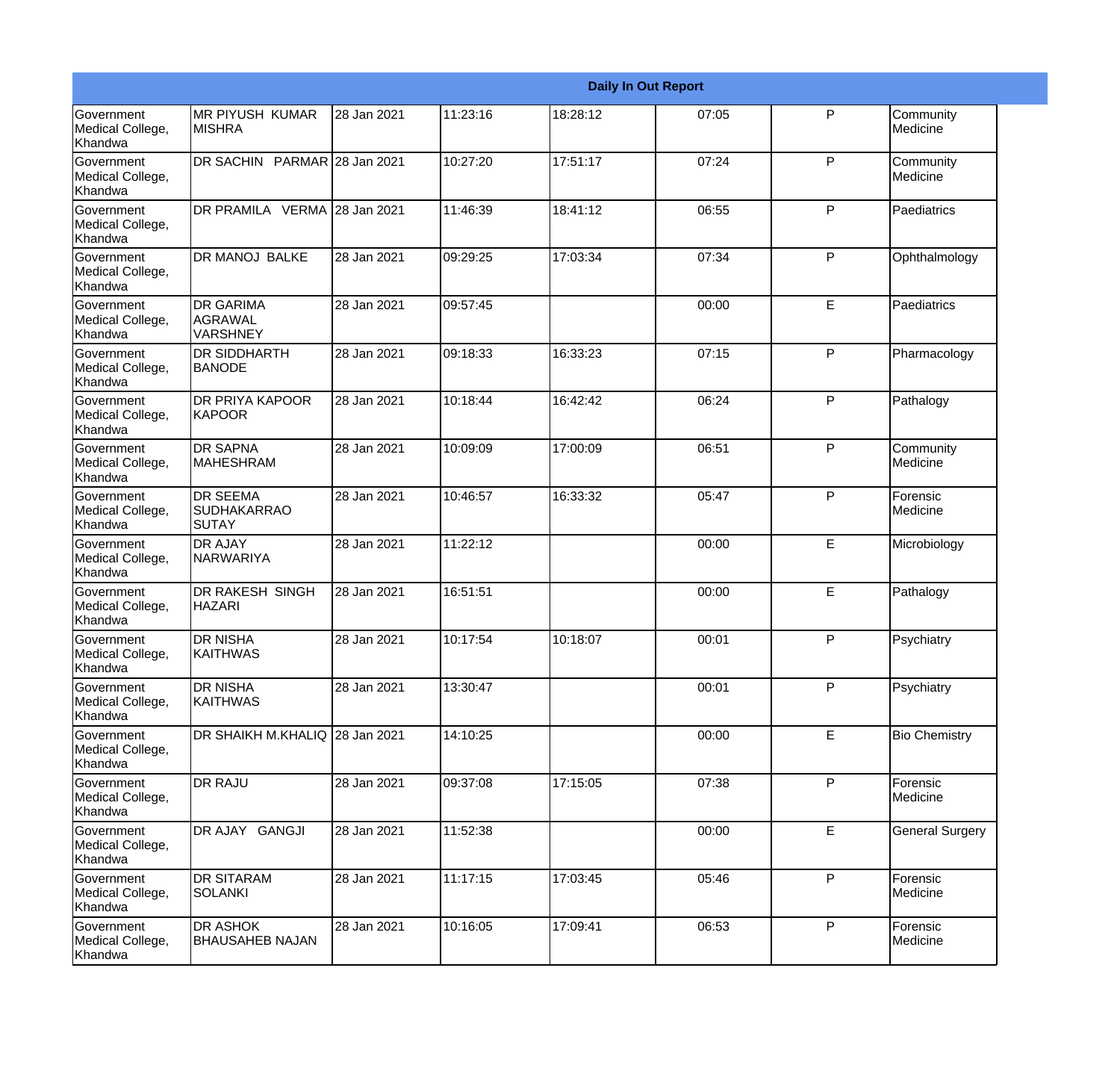| Statistician                       | Para Clinical |
|------------------------------------|---------------|
| Assistant Professor Para Clinical  |               |
| Professor                          | Clinical      |
| Assistant Professor Clinical       |               |
| Associate Professor Clinical       |               |
| Associate Professor Para Clinical  |               |
| Demonstrator/Tutor Para Clinical   |               |
| Associate Professor Para Clinical  |               |
| Professor                          | Para Clinical |
| Demonstrator/Tutor Para Clinical   |               |
| Professor                          | Para Clinical |
| Assistant Professor Clinical       |               |
| Assistant Professor Clinical       |               |
| Professor                          | Non Clinical  |
| Demonstrator/Tutor Para Clinical   |               |
| Professor                          | Clinical      |
| Demonstrator/Tutor   Para Clinical |               |
| Associate Professor Para Clinical  |               |
|                                    |               |